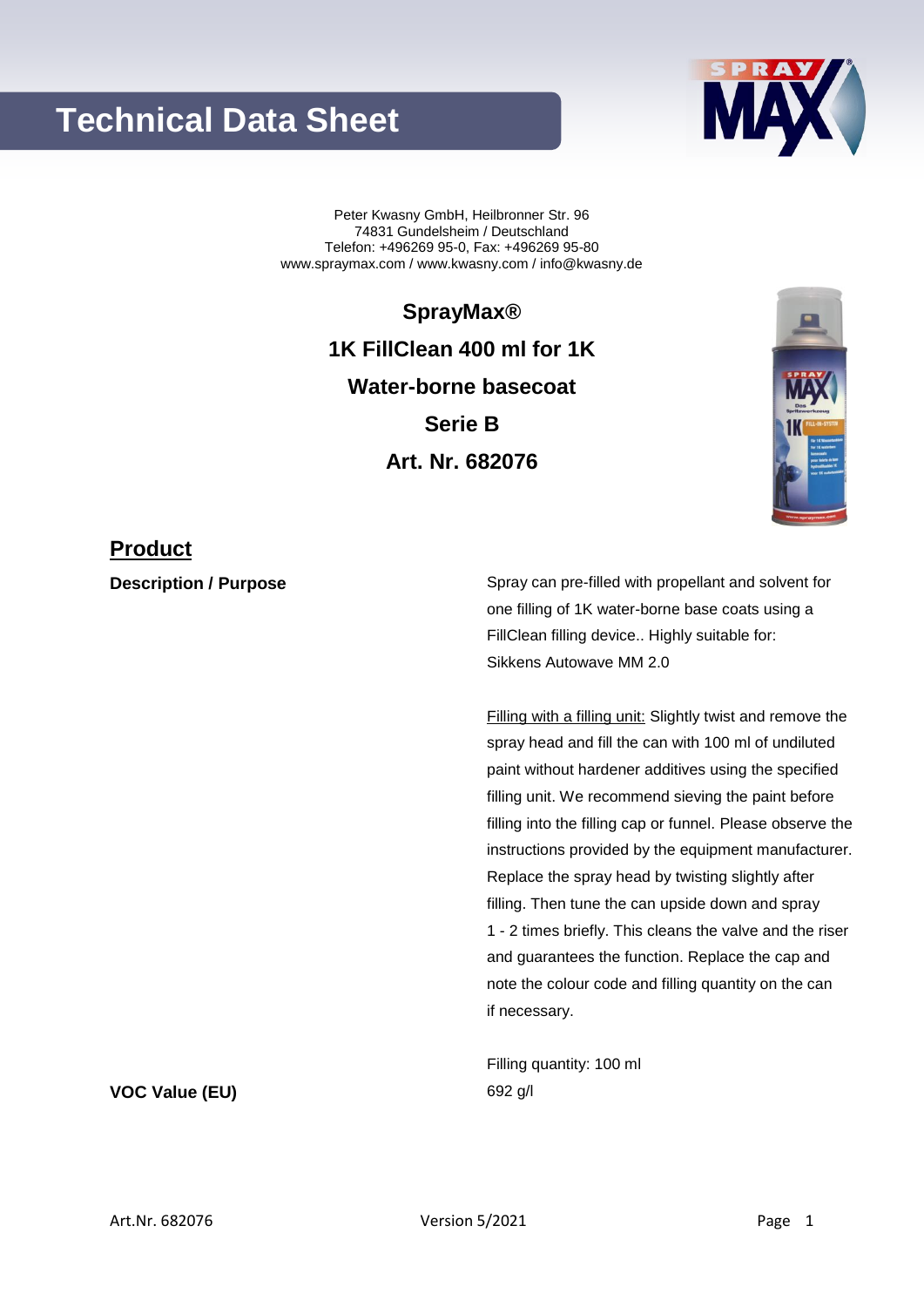

### **Substrate**

Primed, filled areas and well preserved factory or old paint (cleaned and sanded).

The damaged area must be dry and free of grease and dust and all rust needs to be removed.

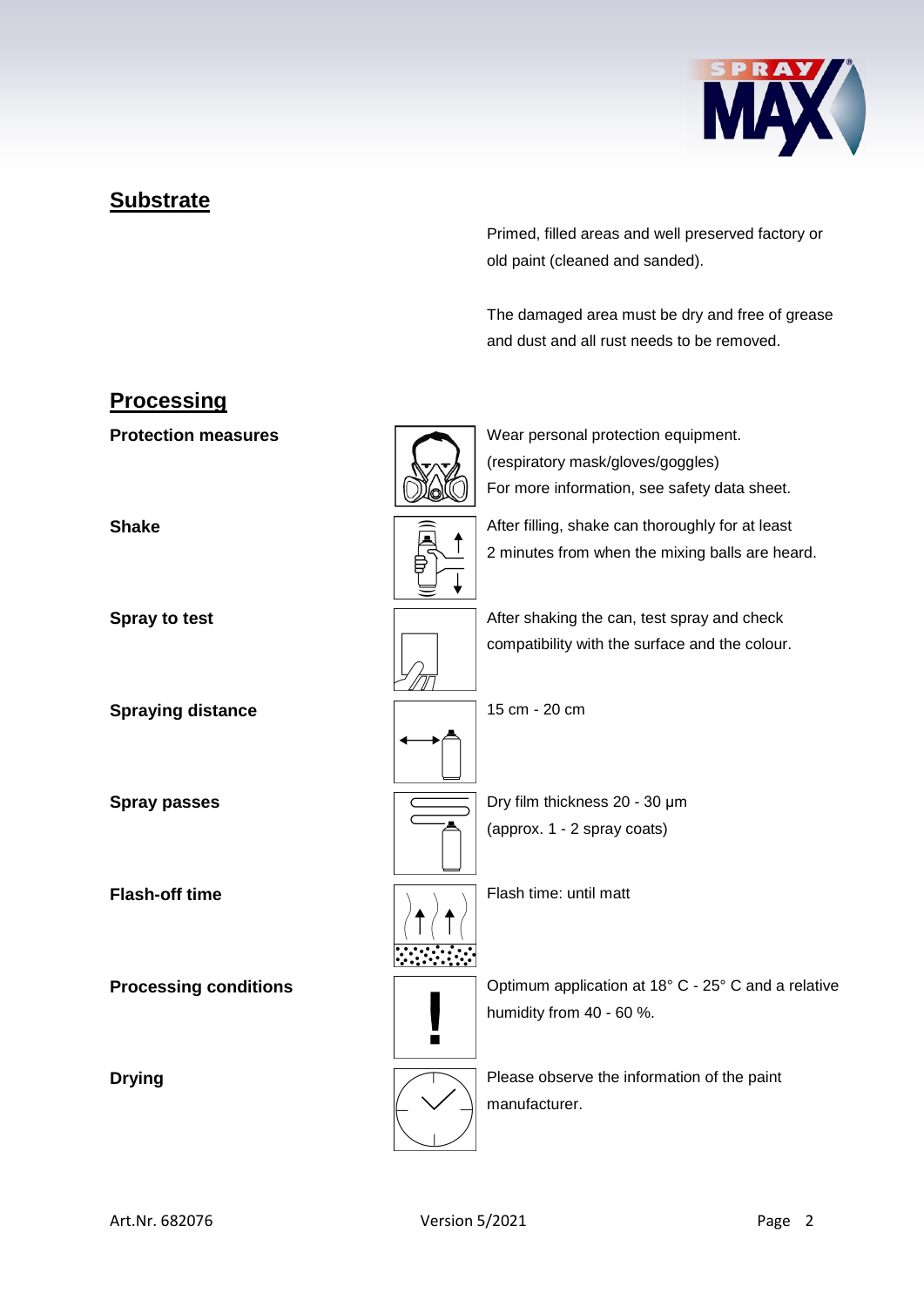

# **Additional Information**

**Continue** Can be topcoated with all conventional 1K and 2K clearcoats. Please observe information provided by the paint manufacturer.

**Pot life Pot life Pot life Pot life Pot life Department is a little value of**  $\sim$  **<b>Depending Life Depending 1** Use the water-borne paint within 5 days after it is filled in the aerosol can.

**Finish Finish Finish After painting, turn the can upside down and spray** the valve until empty.

**Important Information Information** Not suitable for solvent-borne paints. The use of the can filled with paint depends heavily on the filled paint material. The information refers to processing base coats and serves as general recommendations. Caution: Do not allow the spray can to stay for longer periods without the spray head as otherwise it may be difficult to attach the spray head.

|  | 24 mont    |
|--|------------|
|  | filled wit |
|  | unused     |
|  | of 15 - 2  |
|  |            |

**Shelf Life** 24 months (pre-gassed can that has not yet been th paint).The usage period refers to an can that is stored correctly at a temperature  $25^\circ$  C and a relative humidity below 60%. The can must be stored and transported in an upright position in a dry place where it is protected against chemical and mechanical influences. The safety information on the can and all statutory provisions applicable for the storage site must be observed.



**Disposal** Disposal **The completely emptied spray cans must be dis**posed of in the recycling system. Cans with hardened material must be disposed of as special waste.